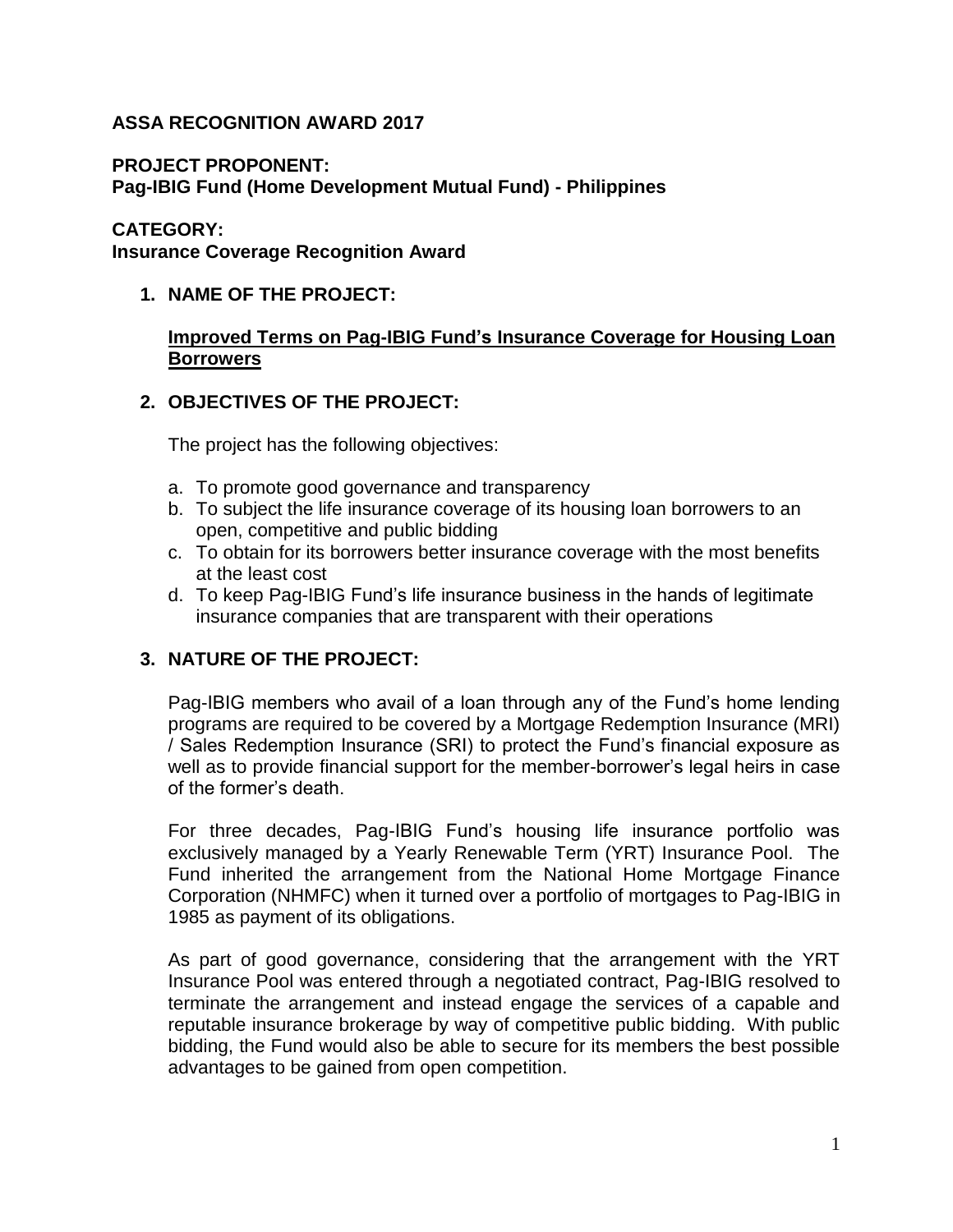Pag-IBIG was able to successfully conduct the bidding in 2014, which was closely coordinated with the Department of Finance, Insurance Commission, and the Governance Commission for GOCCs.

Under the new arrangement, the premium rate has been reduced by almost half from PhP0.41 per PhP1,000 of insurance benefit to PhP0.23 per PhP1,000. For the first time, Pag-IBIG member- borrowers will receive burial benefit up to PhP22,000, full payment of loan in case of total permanent disability, amortization support of up to PhP500,000 in case of terminal illness, and 20% of the insurers' profit by way of experience refund. The additional PhP2 per PhP1,000 OFW premium and additional medically sub-standard premium have also been scrapped. Processing time for claims is now reduced to 24 hours from the previous 30 days.

# **4. WHY IT SHOULD BE RECOGNIZED:**

In line with Pag-IBIG Fund's commitment to promote good governance and transparency, the agency bid out the contract for insurance coverage for housing loan borrowers which were previously monopolized by two insurance pools that controlled the life and non-life insurance of Pag-IBIG Fund's housing loan borrowers since 1985, or for almost 30 years. No less than the Governance Commission for GOCCs (GCG), which regulates Pag-IBIG and other state-run companies, and the Department of Finance recommended the conduct of public bidding.

The insurance pools' near 30-year exclusive contract, which did not go through public bidding, was inherited from the National Home Mortgage Finance Corporation (NHMFC), the agency which used to manage Pag-IBIG Fund. The NHMFC administered home loans during the 1980s and 1990s until such responsibility was delegated to Pag-IBIG in 1995.

This is a serious governance concern because the insurance pools transacted with Pag-IBIG Fund with very little transparency. The two insurance pools were represented by separate executive committees which had the power to approve or deny insurance claims but were not incorporated. In the event of a claim denial, the executive committees could not be made answerable because they are legally non-existent. And worse, the insurance pools themselves were not incorporated. In fact, the membership of the insurance pools changed so often that it became very difficult to ascertain which insurance companies were responsible for claims.

Considering that Pag-IBIG Fund's insurance coverage for its home loan borrowers involves premiums worth more than PhP1.5 Billion a year, the agency was also wary of how the premiums were being handled. The insurance pool had a poor track record in approving insurance claims of borrowers. The insurance pools denied more claims than it approved. Historical data on the usage of premiums shows that in the last 11 years (2003 to 2013), the life insurance pool only paid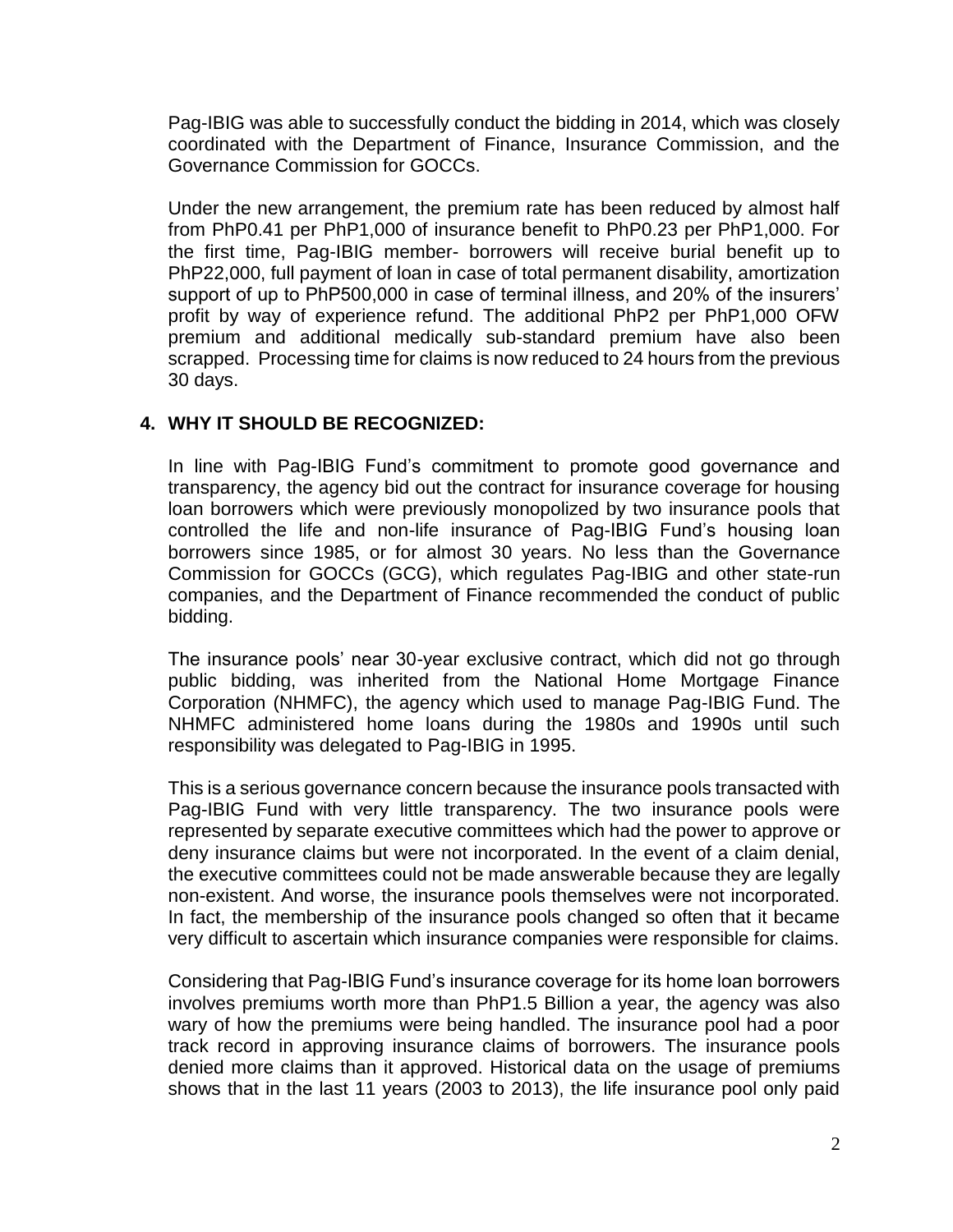about PhP0.38 (38 centavos) for every PhP1.00 premium it received. For non-life, the insurance pool only paid about PhP0.08 (8 centavos) for every PhP1.00 premium paid to them in the last eight years (2006 to 2013). This meant that, on average, 70 percent of total premiums paid to the insurance pools went directly to the insurer's profits.

A recent market survey also showed that the insurance pools' premium rates PhP0.41 (41 centavos) per PhP1,000 was too high for the kind of insurance portfolio the Pag-IBIG has. This rate was never reduced by the insurance pool despite the enormous growth of Pag-IBIG's housing portfolio since the 1980s.

The benefits derived by Pag-IBIG members from the public bidding of the insurance coverage are direct and immediate. Not only did the selection process of a new insurance provider track the strict requirement of the Republic Act No. 9184 (the Government Procurement Reform Act), but the Fund also managed to negotiate far better terms with Lockton Philippines Insurance and Reinsurance Brokers, the new insurance provider.

With the new insurance provider in place, premiums were cut by half from PhP0.41 per PhP1,000 to only PhP0.23 per PhP1,000. The new contract also provides burial benefit worth PhP22,000 in case of the borrower's death, amortization support of up to PhP500,000 in case of terminal illness, and experience refund wherein 20 percent of the insurer's profits are refunded to the insured borrower. Processing time for claims have also been reduced to as fast as 24 hours from the previous 30 days.

The table below provides a summary of the superior benefits under the new terms compared to the terms previously provided by the yearly renewable term (YRT) insurance pool.

**Features Before** (YRT Insurance Pool) **Now** (Lockton Philippines Insurance and Reinsurance Brokers, Inc.)

*Table 1: Comparison of terms previously provided by the YRT insurance pool versus Lockton Philippines Insurance and Reinsurance Brokers.*

| <b>Features</b>                                       | <b>Before</b><br>(YRT Insurance Pool) | <b>Now</b><br>(Lockton Philippines Insurance and<br>Reinsurance Brokers, Inc.) |
|-------------------------------------------------------|---------------------------------------|--------------------------------------------------------------------------------|
| <b>Premium Rates</b>                                  | 41¢ per P1,000                        | 23¢ per P1,000                                                                 |
| <b>Burial Benefit</b>                                 | <b>None</b>                           | <b>Up to PhP22,000</b>                                                         |
| <b>Effect of Total Permanent</b><br><b>Disability</b> | <b>None</b>                           | <b>Full payment of loan</b>                                                    |
| <b>Effect of terminal illness</b>                     | <b>None</b>                           | <b>Amortization support up to</b><br>PhP500,000                                |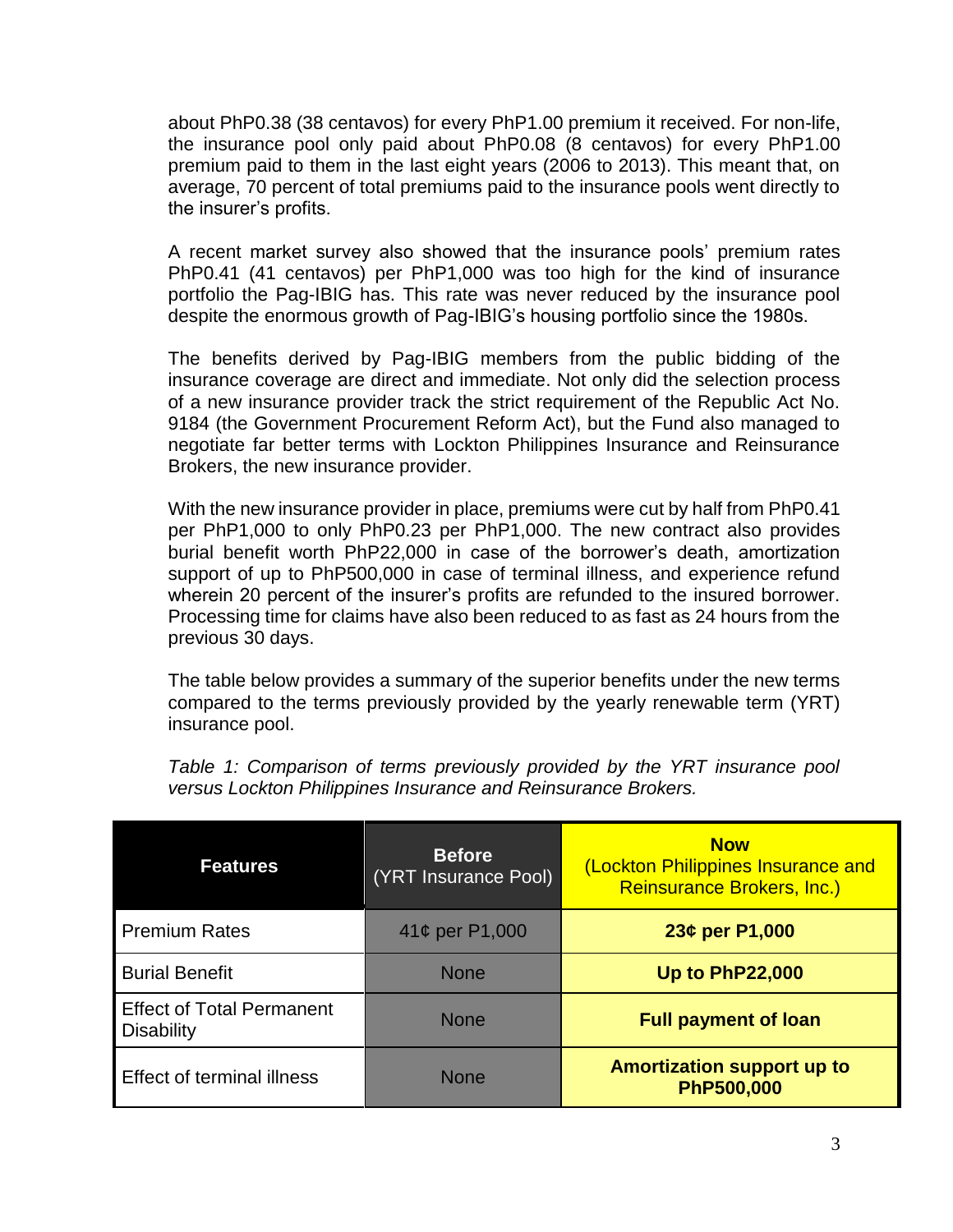| <b>Experience Refund</b>                 | <b>None</b>                            | 20% of the insurer's profit to be<br>refunded to the insured |
|------------------------------------------|----------------------------------------|--------------------------------------------------------------|
| <b>OFW Premium</b>                       | <b>Additional PhP2 per</b><br>PhP1,000 | <b>None</b>                                                  |
| <b>Medically Sub-standard</b><br>Premium | With additional<br>premium             | <b>None</b>                                                  |
| <b>Claims Processing</b>                 | 30 days                                | As fast a 24 hours                                           |

An equally important benefit was the massive savings the new contract generated for the insured borrowers. With the premium reduced to only PhP0.23 per PhP1,000 from the previous PhP0.41 per PhP1,000, the more than 1.82 million Pag-IBIG home loan borrowers saved a whopping PhP390,169,704.27 in only one year (November 2014 to October 2015), as shown by the table below.

The total savings amounts to PhP459,527,565.81, if we included the remaining months (November and December) of 2015 in the equation. Every quarter, members saved 40 percent on their premiums and other fees which amount to hundreds of millions of Philippine Pesos.

*Table 2: Comparison of premiums on Life Insurance (Mortgage Redemption Insurance or MRI) provided by the YRT insurance pool versus Lockton Philippines Insurance and Reinsurance* 

| <b>Period</b>                           | <b>YRT Insurance</b><br>Pool* | <b>Lockton</b><br><b>Philippines</b><br><b>Insurance and</b><br><b>Reinsurance</b><br><b>Brokers, Inc.</b> | <b>Savings</b>             |
|-----------------------------------------|-------------------------------|------------------------------------------------------------------------------------------------------------|----------------------------|
| 1st Quarter (Nov. 2014                  |                               |                                                                                                            |                            |
| to Jan. 2015)<br>460,658<br>accounts    |                               |                                                                                                            |                            |
| Premium                                 | 350,006,526.87                | 178,974,823.50                                                                                             | 171,031,703.37             |
| Service/Admin<br>Fee                    | 104,944,790.37                | 32,420,761.96                                                                                              | <mark>72,524,028.41</mark> |
| <b>Net Amount</b>                       | 245,061,736.50                | 146,554,061.54                                                                                             | 98,507,674.96              |
| 2nd Quarter (Feb. 2015<br>to Apr. 2015) |                               |                                                                                                            |                            |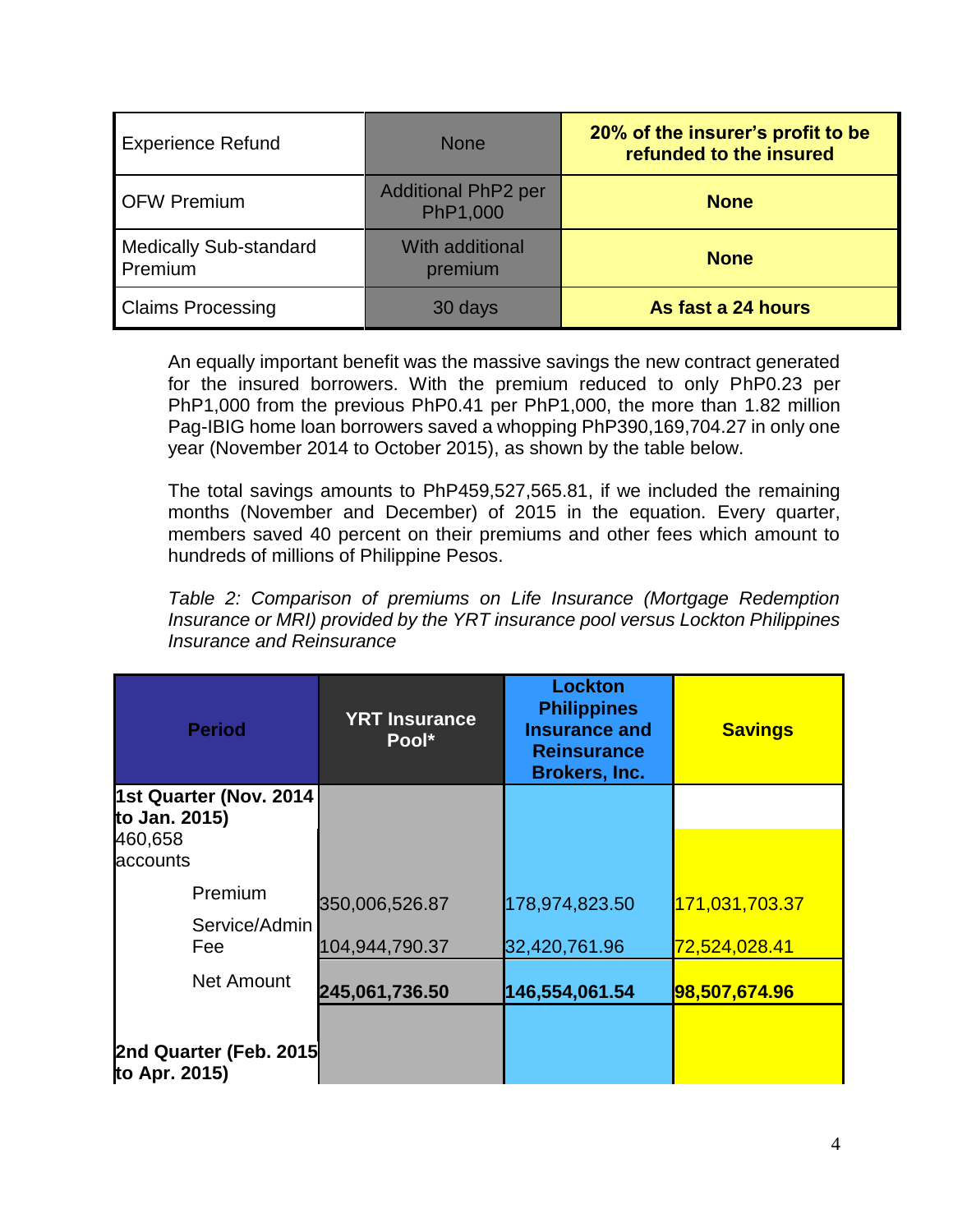| 467,073<br>accounts                                            |                              |                                                                                         |                   |                            |
|----------------------------------------------------------------|------------------------------|-----------------------------------------------------------------------------------------|-------------------|----------------------------|
|                                                                | Premium                      | 355,802,039.43                                                                          | 181,979,162.76    | 173,822,876.67             |
|                                                                | Service/Admin<br>Fee         | 106,685,982.98                                                                          | 32,964,993.65     | 73,720,989.33              |
|                                                                | <b>Net Amount</b>            | 249,116,056.45                                                                          | 149,014,169.11    | 100,101,887.34             |
| 3rd Quarter (May 2015<br>to July 2015)<br>451,952<br>accounts  |                              |                                                                                         |                   |                            |
|                                                                | Premium                      | 344,738,448.78                                                                          | 176,342,091.90    | 168,396,356.88             |
|                                                                | Service/Admin<br>Fee         | 103,370,551.93                                                                          | 31,943,860.05     | <mark>71,426,691.88</mark> |
|                                                                | <b>Net Amount</b>            | 241,367,896.85                                                                          | 144,398,231.85    | 96,969,665.00              |
| 4th Quarter (Aug. 2015<br>to Oct. 2015)<br>441,231<br>accounts |                              |                                                                                         |                   |                            |
|                                                                | Premium                      | 336,519,162.33                                                                          | 172,213,266.15    | 164,305,896.18             |
|                                                                | Service/Admin<br>Fee         | 100,911,361.55                                                                          | 31,195,942.34     | <mark>69,715,419.21</mark> |
|                                                                | <b>Net Amount</b>            | 235,607,800.78                                                                          | 141,017,323.81    | 94,590,476.97              |
| 482,802<br>accounts                                            | Nov. 2015 to Dec. 2015       |                                                                                         |                   |                            |
|                                                                | Premium                      | 251,297,814.42                                                                          | 130, 151, 703. 76 | 121,146,110.66             |
|                                                                | Service/Admin<br>Fee         | 75,364,477.29                                                                           | 23,576,228.17     | 51,788,249.12              |
|                                                                | <b>Net Amount</b>            |                                                                                         |                   |                            |
|                                                                | <b>GRAND</b><br><b>TOTAL</b> | 175,933,337.13<br>PhP1,147,086,827.71 PhP687,559,261.90  <mark>PhP459,527,565.81</mark> | 106,575,475.59    | 69,357,861.54              |